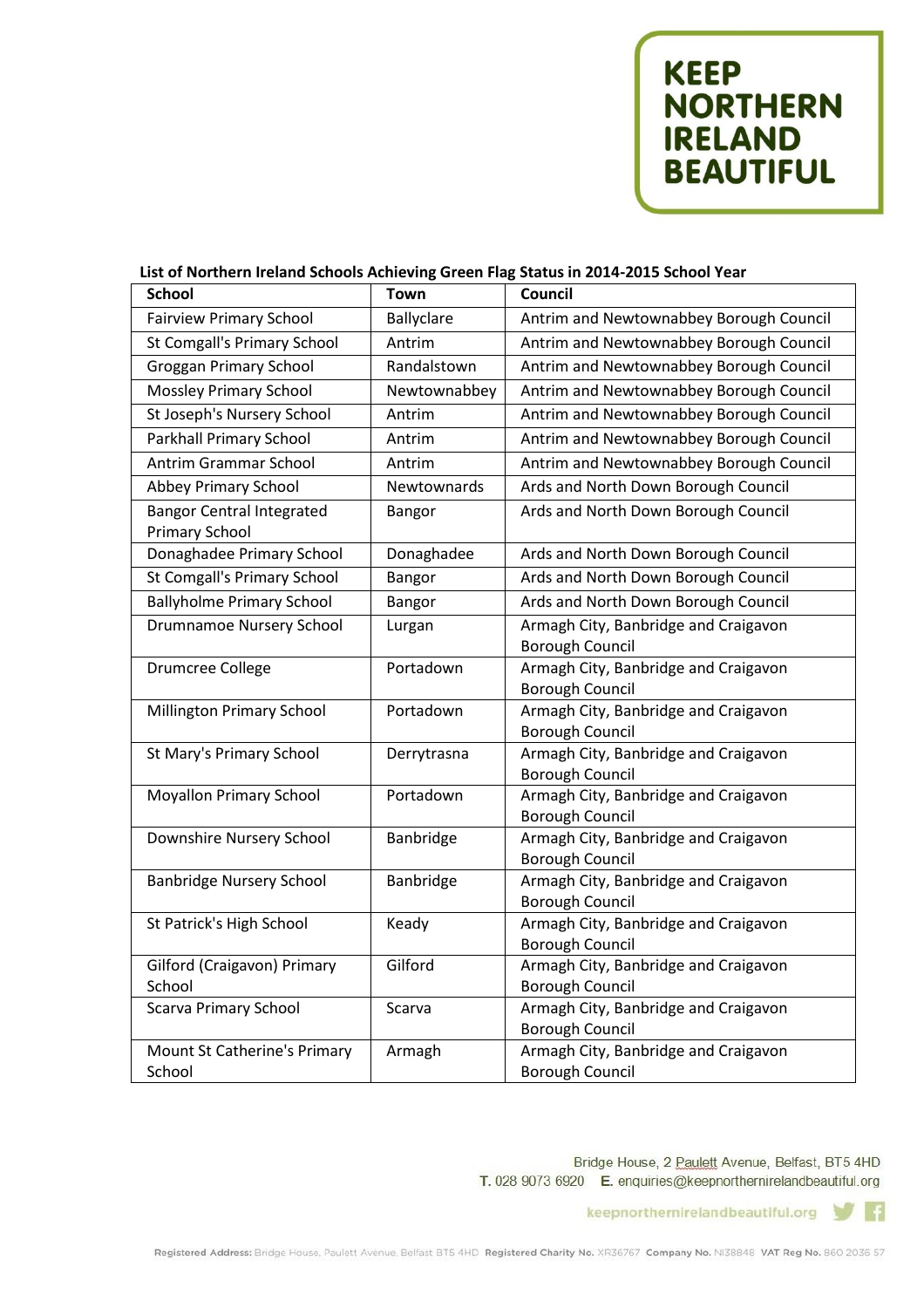**KEEP NORTHERN IRELAND BEAUTIFUL** 

| <b>Drumgor Primary School</b>           | Craigavon      | Armagh City, Banbridge and Craigavon<br>Borough Council        |
|-----------------------------------------|----------------|----------------------------------------------------------------|
| The Grove Nursery School                | Armagh         | Armagh City, Banbridge and Craigavon<br><b>Borough Council</b> |
| <b>Dromore Nursery School</b>           | Dromore        | Armagh City, Banbridge and Craigavon<br><b>Borough Council</b> |
| <b>St Francis Primary School</b>        | Lurgan         | Armagh City, Banbridge and Craigavon<br><b>Borough Council</b> |
| <b>Lisanally School</b>                 | Armagh         | Armagh City, Banbridge and Craigavon<br><b>Borough Council</b> |
| Holy Child Nursery School               | <b>Belfast</b> | <b>Belfast City Council</b>                                    |
| Hazelwood Integrated Primary<br>School  | <b>Belfast</b> | <b>Belfast City Council</b>                                    |
| Holy Child Primary School               | <b>Belfast</b> | <b>Belfast City Council</b>                                    |
| <b>Elmgrove Primary School</b>          | <b>Belfast</b> | <b>Belfast City Council</b>                                    |
| Taughmonagh Primary School              | <b>Belfast</b> | <b>Belfast City Council</b>                                    |
| Matt Talbot Nursery School              | <b>Belfast</b> | <b>Belfast City Council</b>                                    |
| Victoria College                        | <b>Belfast</b> | <b>Belfast City Council</b>                                    |
| Donegall Road Primary School            | <b>Belfast</b> | <b>Belfast City Council</b>                                    |
| St Therese of Lisieux Primary<br>School | <b>Belfast</b> | <b>Belfast City Council</b>                                    |
| St Peter's Nursery School               | <b>Belfast</b> | <b>Belfast City Council</b>                                    |
| Cavehill Primary School                 | <b>Belfast</b> | <b>Belfast City Council</b>                                    |
| Victoria College Prep<br>Department     | <b>Belfast</b> | <b>Belfast City Council</b>                                    |
| Sacred Heart Boys' Primary<br>School    | <b>Belfast</b> | <b>Belfast City Council</b>                                    |
| <b>Holy Trinity Primary School</b>      | <b>Belfast</b> | <b>Belfast City Council</b>                                    |
| Our Lady of Lourdes Primary<br>School   | <b>Belfast</b> | <b>Belfast City Council</b>                                    |
| St Bride's Primary School               | <b>Belfast</b> | <b>Belfast City Council</b>                                    |
| Lisnasharragh Primary School            | <b>Belfast</b> | <b>Belfast City Council</b>                                    |
| <b>Botanic Primary School</b>           | <b>Belfast</b> | <b>Belfast City Council</b>                                    |
| Lough View Integrated Primary<br>School | <b>Belfast</b> | <b>Belfast City Council</b>                                    |
| St Bernard's Primary School             | <b>Belfast</b> | <b>Belfast City Council</b>                                    |

Bridge House, 2 Paulett Avenue, Belfast, BT5 4HD T. 028 9073 6920 E. enquiries@keepnorthernirelandbeautiful.org

> keepnorthernirelandbeautiful.org  $\mathbf{f}$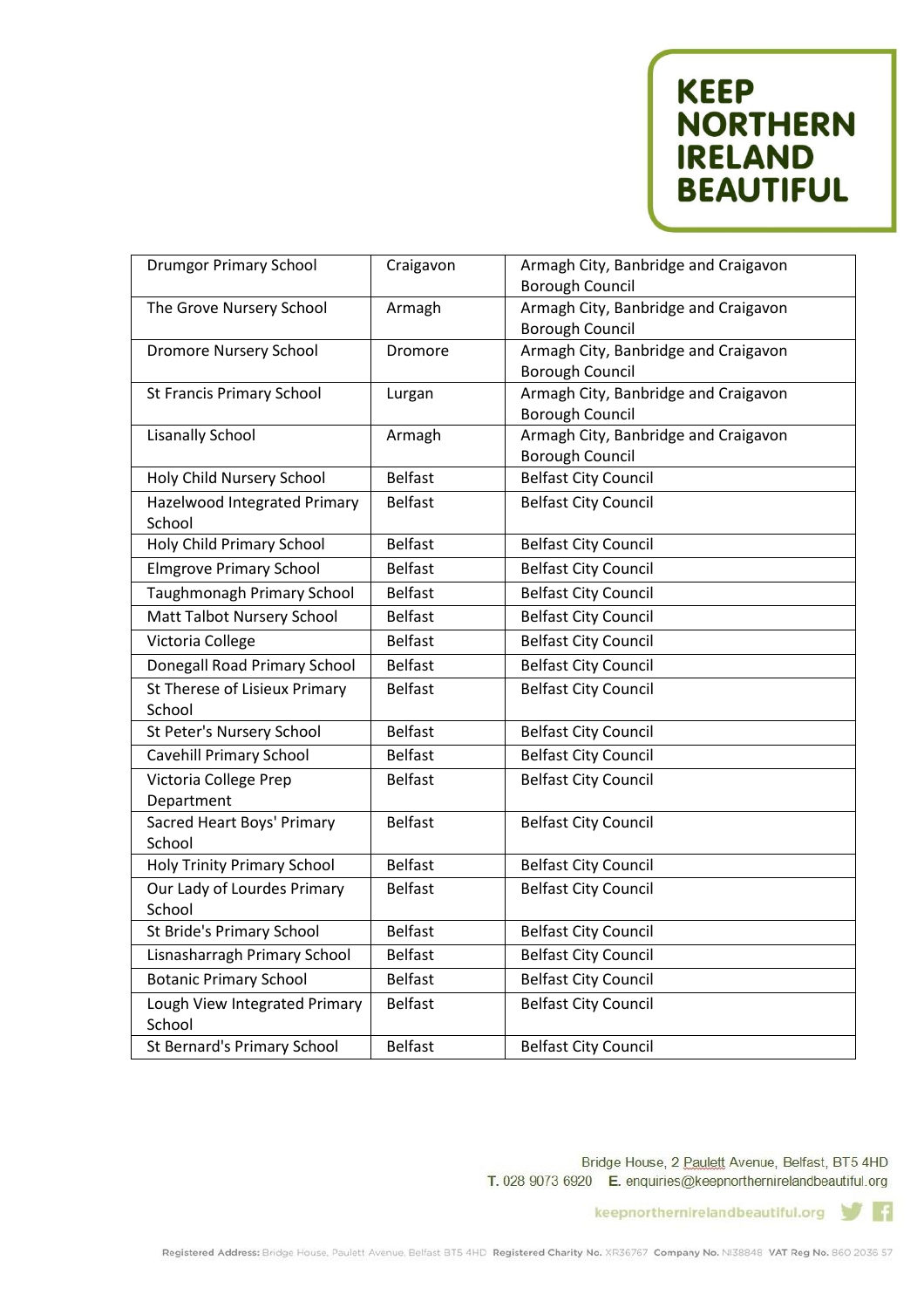**KEEP NORTHERN**<br>IRELAND **BEAUTIFUL** 

| Campbell College Junior<br>School                                       | <b>Belfast</b> | <b>Belfast City Council</b>              |
|-------------------------------------------------------------------------|----------------|------------------------------------------|
| Holy Cross Girls' Primary<br>School                                     | <b>Belfast</b> | <b>Belfast City Council</b>              |
| St Teresa's Nursery School                                              | <b>Belfast</b> | <b>Belfast City Council</b>              |
| St Michael's Nursery School                                             | <b>Belfast</b> | <b>Belfast City Council</b>              |
| St Louise's Comprehensive<br>School                                     | <b>Belfast</b> | <b>Belfast City Council</b>              |
| <b>Currie Primary School</b>                                            | <b>Belfast</b> | <b>Belfast City Council</b>              |
| Carr's Glen Primary School                                              | <b>Belfast</b> | <b>Belfast City Council</b>              |
| Kilrea Primary School                                                   | Kilrea         | Causeway Coast and Glens Borough Council |
| Kylemore Nursery School                                                 | Coleraine      | Causeway Coast and Glens Borough Council |
| <b>Ballymoney Nursery School</b>                                        | Ballymoney     | Causeway Coast and Glens Borough Council |
| <b>Leaney Primary School</b>                                            | Ballymoney     | Causeway Coast and Glens Borough Council |
| <b>Ballycastle Integrated Primary</b><br><b>School and Nursery Unit</b> | Ballycastle    | Causeway Coast and Glens Borough Council |
| St Ciaran's Primary School                                              | Cushendun      | Causeway Coast and Glens Borough Council |
| <b>Drumrane Primary School</b>                                          | Dungiven       | Causeway Coast and Glens Borough Council |
| Carrowreagh Primary School                                              | Ballymoney     | Causeway Coast and Glens Borough Council |
| St Columba's Primary School                                             | Clady          | Derry and Strabane District Council      |
| <b>Gaelscoil Eadain Mhoir</b>                                           | Derry          | Derry and Strabane District Council      |
| Holy Family Primary School                                              | Derry          | Derry and Strabane District Council      |
| St Mary's Primary School,<br>Altinure                                   | Claudy         | Derry and Strabane District Council      |
| <b>Strabane Controlled Primary</b><br>School                            | Strabane       | Derry and Strabane District Council      |
| <b>McClintock Primary School</b>                                        | Omagh          | Fermanagh and Omagh District Council     |
| Christ the King Primary School                                          | Omagh          | Fermanagh and Omagh District Council     |
| Enniskillen Integrated Primary<br>School                                | Enniskillen    | Fermanagh and Omagh District Council     |
| Moat Primary School                                                     | Lisnaskea      | Fermanagh and Omagh District Council     |
| <b>Irvinestown Primary School</b>                                       | Irvinestown    | Fermanagh and Omagh District Council     |
| <b>Lisbellaw Primary School</b>                                         | Lisbellaw      | Fermanagh and Omagh District Council     |
| <b>Jones Memorial Primary</b><br>School                                 | Enniskillen    | Fermanagh and Omagh District Council     |
| <b>Gillygooley Primary School</b>                                       | Omagh          | Fermanagh and Omagh District Council     |

Bridge House, 2 Paulett Avenue, Belfast, BT5 4HD T. 028 9073 6920 E. enquiries@keepnorthernirelandbeautiful.org

> keepnorthernirelandbeautiful.org  $\mathbf{f}$ w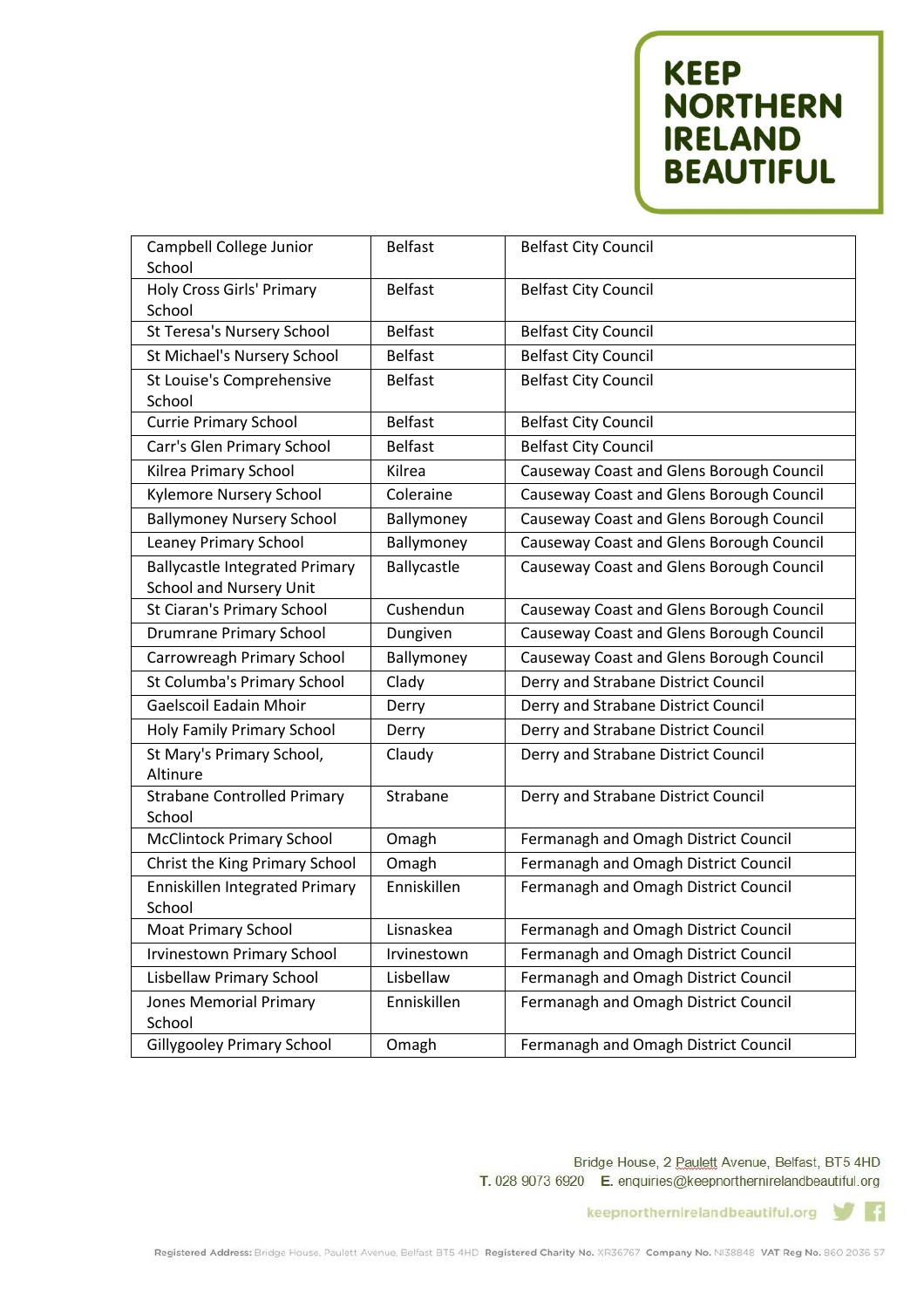## **KEEP NORTHERN IRELAND BEAUTIFUL**

| St Joseph's Primary School,                         | Enniskillen    | Fermanagh and Omagh District Council |
|-----------------------------------------------------|----------------|--------------------------------------|
| Ederney                                             |                |                                      |
| <b>Cooley Primary School</b>                        | Omagh          | Fermanagh and Omagh District Council |
| Moneyrea Primary School                             | Moneyreagh     | Lisburn and Castlereagh City Council |
| Lagan College                                       | <b>Belfast</b> | Lisburn and Castlereagh City Council |
| <b>Barbour Nursery School</b>                       | Lisburn        | Lisburn and Castlereagh City Council |
| <b>Dundonald Primary School</b>                     | <b>Belfast</b> | Lisburn and Castlereagh City Council |
| Ballymacash Primary School &<br><b>Nursery Unit</b> | Lisburn        | Lisburn and Castlereagh City Council |
| Killowen Primary School                             | Lisburn        | Lisburn and Castlereagh City Council |
| St Joseph's Primary School                          | Carryduff      | Lisburn and Castlereagh City Council |
| <b>Meadow Bridge Primary</b><br>School              | Hillsborough   | Lisburn and Castlereagh City Council |
| <b>McKinney Primary School</b>                      | Dundrod        | Lisburn and Castlereagh City Council |
| <b>Cairnshill Primary School</b>                    | <b>Belfast</b> | Lisburn and Castlereagh City Council |
| <b>Riverdale Primary School</b>                     | Lisburn        | Lisburn and Castlereagh City Council |
| Castletower School                                  | Ballymena      | Mid and East Antrim Borough Council  |
| Linn Primary School                                 | Larne          | Mid and East Antrim Borough Council  |
| <b>Eden Primary School</b>                          | Carrickfergus  | Mid and East Antrim Borough Council  |
| <b>Ulidia Integrated College</b>                    | Carrickfergus  | Mid and East Antrim Borough Council  |
| <b>Oakfield Primary School</b>                      | Carrickfergus  | Mid and East Antrim Borough Council  |
| The Diamond Primary School                          | Cullybackey    | Mid and East Antrim Borough Council  |
| <b>Holy Trinity College</b>                         | Cookstown      | Mid Ulster District Council          |
| St Mary's Primary School                            | Aughnacloy     | Mid Ulster District Council          |
| Cookstown Primary School                            | Cookstown      | Mid Ulster District Council          |
| St Pius X College                                   | Magherafelt    | Mid Ulster District Council          |
| Donaghmore Primary School                           | Donaghmore     | Mid Ulster District Council          |
| St Mary's Grammar School                            | Magherafelt    | Mid Ulster District Council          |
| Donaghey Primary School                             | Dungannon      | Mid Ulster District Council          |
| Kilronan School                                     | Magherafelt    | Mid Ulster District Council          |
| Roan St Patrick's Primary<br>School                 | Dungannon      | Mid Ulster District Council          |
| <b>Edendork Primary School</b>                      | Dungannon      | Mid Ulster District Council          |
| <b>Bush Primary School</b>                          | <b>Bush</b>    | Mid Ulster District Council          |
| <b>Carntall Primary School</b>                      | Clogher        | Mid Ulster District Council          |

Bridge House, 2 Paulett Avenue, Belfast, BT5 4HD T. 028 9073 6920 E. enquiries@keepnorthernirelandbeautiful.org

> keepnorthernirelandbeautiful.org  $\mathbf{f}$ w